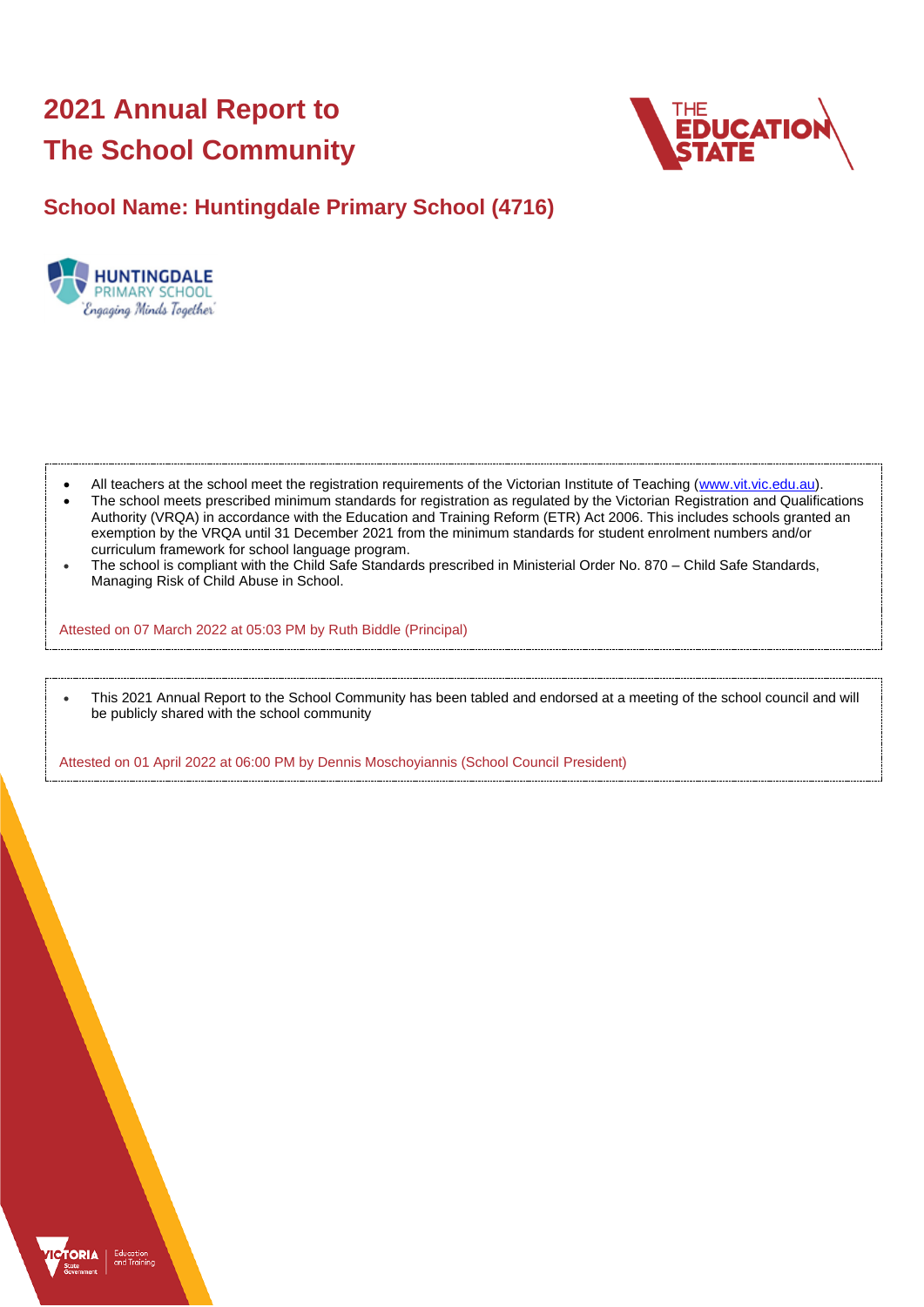

# How to read the Annual Report

## What does the *'About Our School'* commentary section of this report refer to?

The 'About our school' commentary provides a brief background on the school, an outline of the school's performance over the year and future directions.

The 'School Context' describes the school's vision, values and purpose. Details include the school's geographic location, size and structure, social characteristics, enrolment characteristics and special programs.

The 'Framework for Improving Student Outcomes (FISO)' section includes the improvement initiatives the school has selected and the progress they have made towards achieving them through the implementation of their School Strategic Plan and Annual Implementation Plan.

### What does the *'Performance Summary'* section of this report refer to?

The Performance Summary includes the following:

#### **School Profile**

- student enrolment information
- the school's 'Student Family Occupation and Education' category
- a summary of parent responses in the Parent Opinion Survey, shown against the statewide average for Primary schools
- school staff responses in the area of School Climate in the School Staff Survey, shown against the statewide average for Primary schools

#### **Achievement**

- English and Mathematics for Teacher Judgements against the curriculum
- English and Mathematics for National Literacy and Numeracy tests (NAPLAN).

### **Engagement**

Student attendance at school

### **Wellbeing**

Student responses to two areas in the Student Attitudes to School Survey:

- Sense of Connectedness
- Management of Bullying

Results are displayed for the latest year and the average of the last four years (where available). As NAPLAN tests were not conducted in 2020, the NAPLAN 4-year average is the average of 2018, 2019 and 2021 data in the 2021 Performance Summary.

## Considering COVID-19 when interpreting the Performance Summary

The Victorian community's experience of COVID-19, including remote and flexible learning, had a significant impact on normal school operations in 2020 and 2021. This impacted the conduct of assessments and surveys. Readers should be aware of this when interpreting the Performance Summary.

For example, in 2020 and 2021 school-based surveys ran under changed circumstances, and NAPLAN was not conducted in 2020. Absence and attendance data during this period may have been influenced by local processes and procedures adopted in response to remote and flexible learning.

Schools should keep this in mind when using this data for planning and evaluation purposes.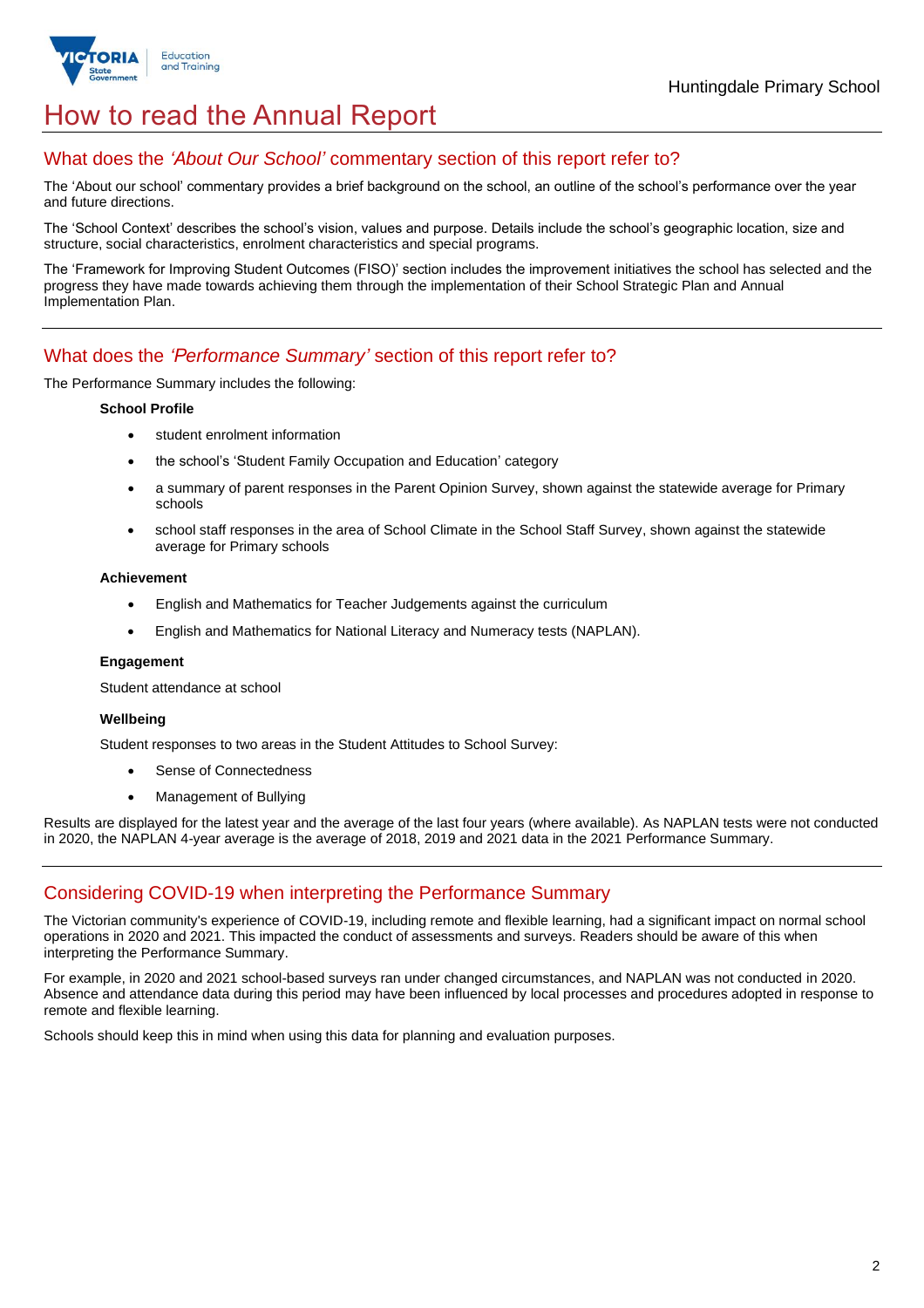

# How to read the Annual Report (continued)

### What do *'Similar Schools'* refer to?

Similar Schools are a group of Victorian government schools with similar characteristics to the school.

This grouping of schools has been created by comparing each school's socio-economic background of students, the number of non-English speaking students and the school's size and location.

## What does *'NDP'* or '*NDA*' mean?

'NDP' refers to no data being published for privacy reasons or where there are insufficient underlying data. For example, very low numbers of participants or characteristics that may lead to identification will result in an 'NDP' label.

'NDA' refers to no data being available. Some schools have no data for particular measures due to low enrolments. There may be no students enrolled in some year levels, so school comparisons are not possible.

Note that new schools only have the latest year of data and no comparative data from previous years. The Department also recognises unique circumstances in Specialist, Select Entry, English Language, Community Schools and schools that changed school type recently, where school-to-school comparisons are not appropriate.

## What is the *'Victorian Curriculum'*?

The Victorian Curriculum F–10 sets out what every student should learn during his or her first eleven years of schooling. The curriculum is the common set of knowledge and skills required by students for life-long learning, social development and active and informed citizenship.

The Victorian Curriculum is assessed through teacher judgements of student achievement based on classroom learning.

The curriculum has been developed to ensure that school subjects and their achievement standards enable continuous learning for all students, including students with disabilities.

The 'Towards Foundation Level Victorian Curriculum' is integrated directly into the curriculum and is referred to as 'Levels A to D'.

'Levels A to D' may be used for students with disabilities or students who may have additional learning needs. These levels are not associated with any set age or year level that links chronological age to cognitive progress (i.e., there is no age expected standard of achievement for 'Levels A to D').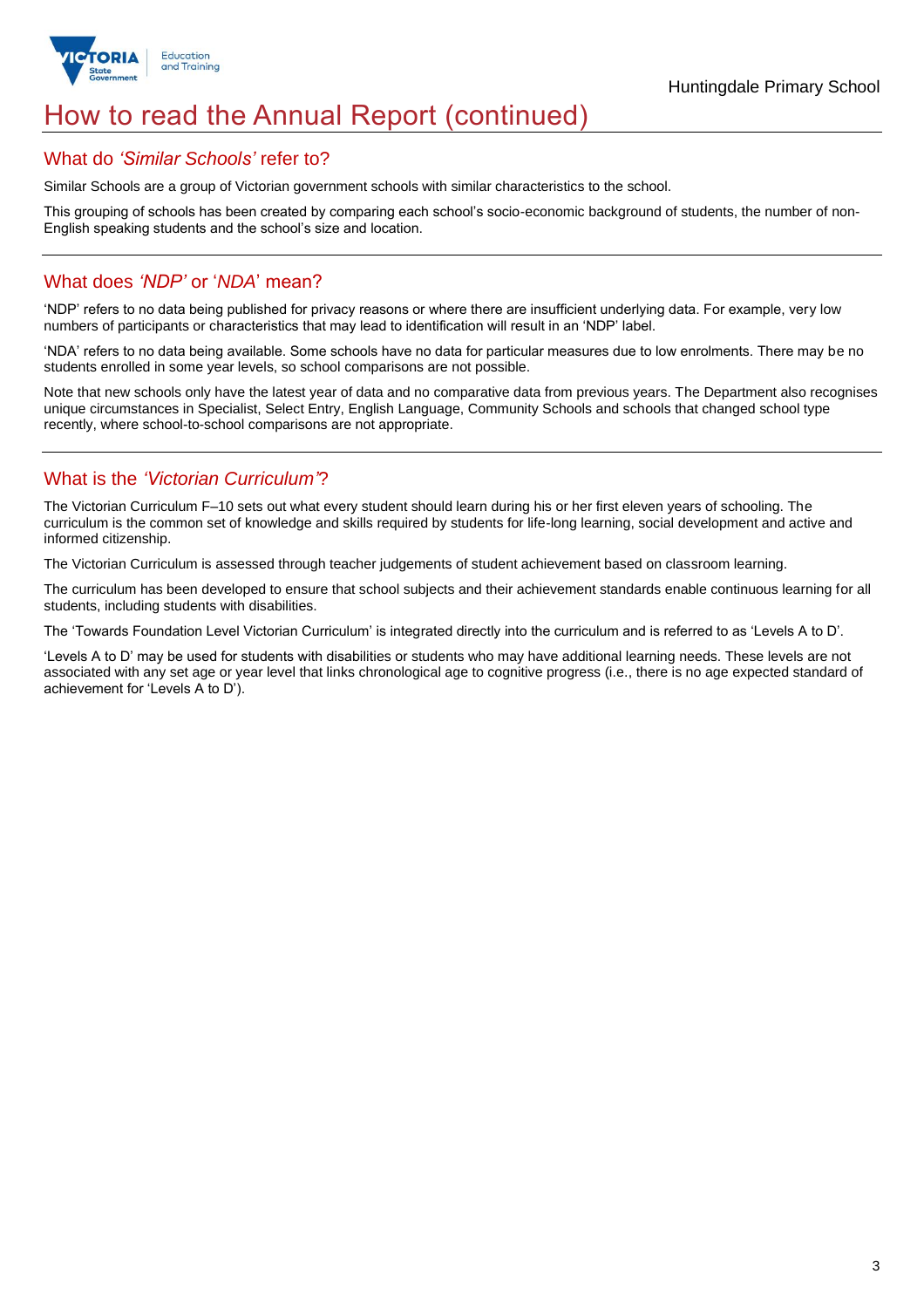

# **About Our School**

## School context

Huntingdale Primary School is located in South Oakleigh, 20km from Melbourne.

Huntingdale Primary School's vision is to be a lighthouse school for language acquisition by providing a quality Japanese-English bilingual education. We aim to be a forward thinking and global school for aspirational families where new horizons are presented and explored and where students are provided with an education built on solid foundations for future excellence. Our curriculum encourages students to think outside the box, to challenge the status quo and explore new ideas to reach their full potential.

Our vision encapsulates:

-Providing a 'language journey' that begins with building links with our local kindergarten, followed by a primary schooling experience which promotes, celebrates and teaches multi-lingualism through local, state and international partnerships, opening the wider community to language learning and continuing this journey into secondary schooling. -Showcasing diversity through languages, The Arts, Physical Education, festivals, celebrations and community engagement.

-Promoting and teaching sustainability

-Driving innovation through STEM, ICT and multimedia and enabling our students to connect to the broader world.

Huntingdale Primary School's intent is to engage and guide students in an intelligent and orderly fashion to reach their potential in a bilingual learning environment.

Our rationale is to ensure all students leave our school with a practical understanding of the Victorian Curriculum and provide the solid foundations to continue their school education.

Our motto is 'Engaging Minds Together'.

Our school values of Kindness, Courage, Personal Best and Creativity are integrated in all aspects of learning. Our purpose is to provide a highly effective bilingual education to equip students of all abilities with the values, skills and knowledge for lifelong learning.

In 2021 Huntingdale Primary School had 370 students who reside locally or from surrounding suburbs. 40% of students identify as having English as an Additional Language (EAL) and originate from over 20 cultural groups. Our student population includes 4 international students and 7 students on the Program for Students with a Disability. Our families generally identify as residing from medium to high socio-economic and educational circumstances.

The school has 17 classes- three Foundation, three Year 1, three Year 2, three Year 3, a Year 4 and 4/5 class and three Year 5/6 classes. Our workforce comprised of the Principal, Assistant Principal, 12 English Classroom Teachers, (who also take roles in providing extension and enrichment in Literacy and Numeracy and EAL), an English tutor 2 days a week, a Japanese tutor 1 day a week, 10 Japanese Teachers (in classroom and specialist roles), 2 ES Office Staff and 5 ES Teaching Assistants.

All students, including international students are taught through two languages- English and Japanese- and two cultures with an emphasis on learning through an international lens. In 2021, our 50/50 bilingual teaching structure was implemented in the F-3 years with 12.5 hours of the curriculum taught in Japanese (Reading & Viewing, Writing, Speaking & Listening, Performing Arts, Music and Mathematics) and the other 12.5 hours taught in English (Reading & Viewing, Writing, Speaking & Listening, Inquiry- Humanities/Science, Physical Education and Visual Arts). This model will be implemented throughout the remaining year levels over the next 3 years.

In Years 4-6, Japanese is taught for 8 hours per week, which encompasses Reading & Viewing, Writing, Speaking & Listening, Inquiry (Humanities and Science) and 1 hour of Physical Education or eLearning, Art and Music. Student Wellbeing is taught in both languages throughout the whole school.

Our parent community values the bilingual education their child receives and the multiculturalism in our school. The school is part of the Oakleigh Education Plan with South Oakleigh Secondary College and Oakleigh South Primary School. The plan focuses on building links through STEM, Japanese, transition and building school pride.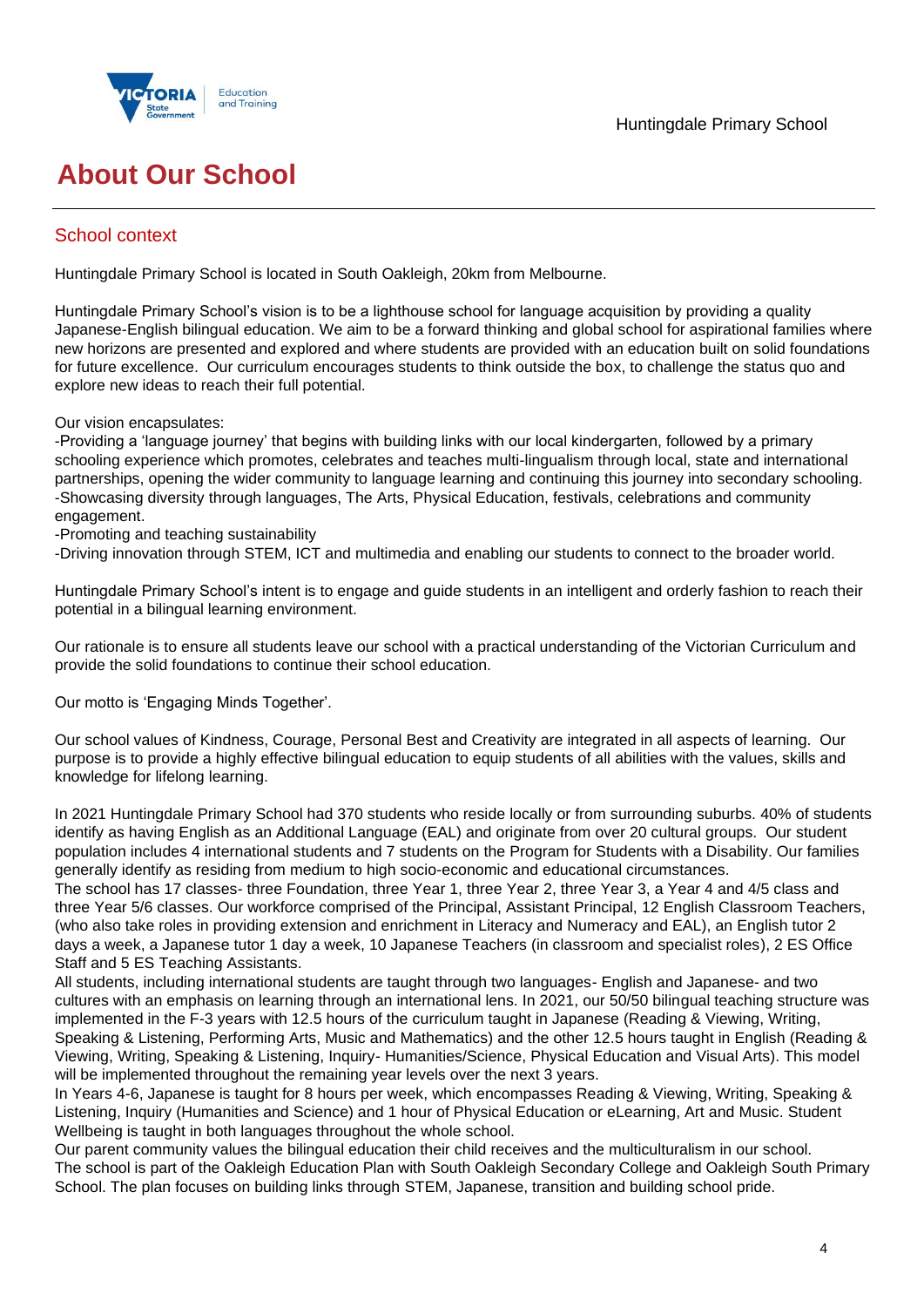

# Framework for Improving Student Outcomes (FISO)

In the 2021 Annual Implementation Plan the school focused on the following FISO areas aiming to build on the practices in 2020:

Excellence in teaching and learning- Building Practice Excellence Each government school in the Victoria had the same state-wide priority goal- Learning, catch-up and extension priority.

At Huntingdale, we developed a whole school approach to implementing the Tutoring Program Initiative (TLI) mandated by DET. We identified the need for an English tutor- Literacy and Mathematics and Japanese- Literacy. We worked on developing processes of identifying students for the program, strengthening our assessment practices by introducing PAT Reading and PAT Mathematics tests and building teacher capability in monitoring student progress, co-constructing learning goals with students and communicating learning goals with the tutors for students on the program. Due to the continuing COVID-19 these programs were modified for the online learning environment.

The other key aspect was providing extension programs across the school, particularly in mathematics and Science. As part of the Oakleigh Education Plan, we implemented a Lego Robotics extension program. These programs faced severe disruption due to the mandated lockdowns, but it was pleasing to finally have a Robotics Challenge Day with the other schools.

Positive climate for learning- Empowering Students and Building School Pride Each government school in Victoria had the same state-wide priority goal- Happy, active and healthy kids priority.

At Huntingdale, we developed a whole school approach to implementing an agreed approach to monitoring and responding to student mental health & wellbeing concerns. This included strengthening our 'Creating our Learning Community' unit each term, with a focus on how students can ask for support and help each other.

A key component of this priority was our Assistant Principal having regular meetings with the regional 'Health and Wellbeing Contact' to monitor student wellbeing, providing support to our families in need and overseeing the work of our School Chaplain.

Classroom teachers also played a key role in monitoring the wellbeing of their classes doing whole class daily check ins focused on building connections with students in the online environment and supporting families.

With the continued lockdowns, building partnerships with families and constant communication was crucial to maintaining a good level of wellbeing amongst the Huntingdale community.

### Achievement

Considering the major interruptions to the 2021 school year due to the COVID-19 pandemic, the school is proud of the efforts of teachers, parents and students in implementing the online learning activities and providing consistent learning activities based on the school's instructional model.

Our 2021 F-6 achievement data against the Victorian Curriculum standards shows our success with student learning achievement. 95.9% of students are achieving at or above the expected level in English and 95.8% achieving at or above the expected level in Mathematics. Both of these levels exceed similar schools and the state average.

In 2021 the Year 3 NAPLAN results show 83.9% of our students achieving the top 3 bands in reading, which is above state levels and slightly below similar schools. In Year 5, 81.3% of our students achieved the top 3 bands in reading, which is above state levels and slightly below similar schools.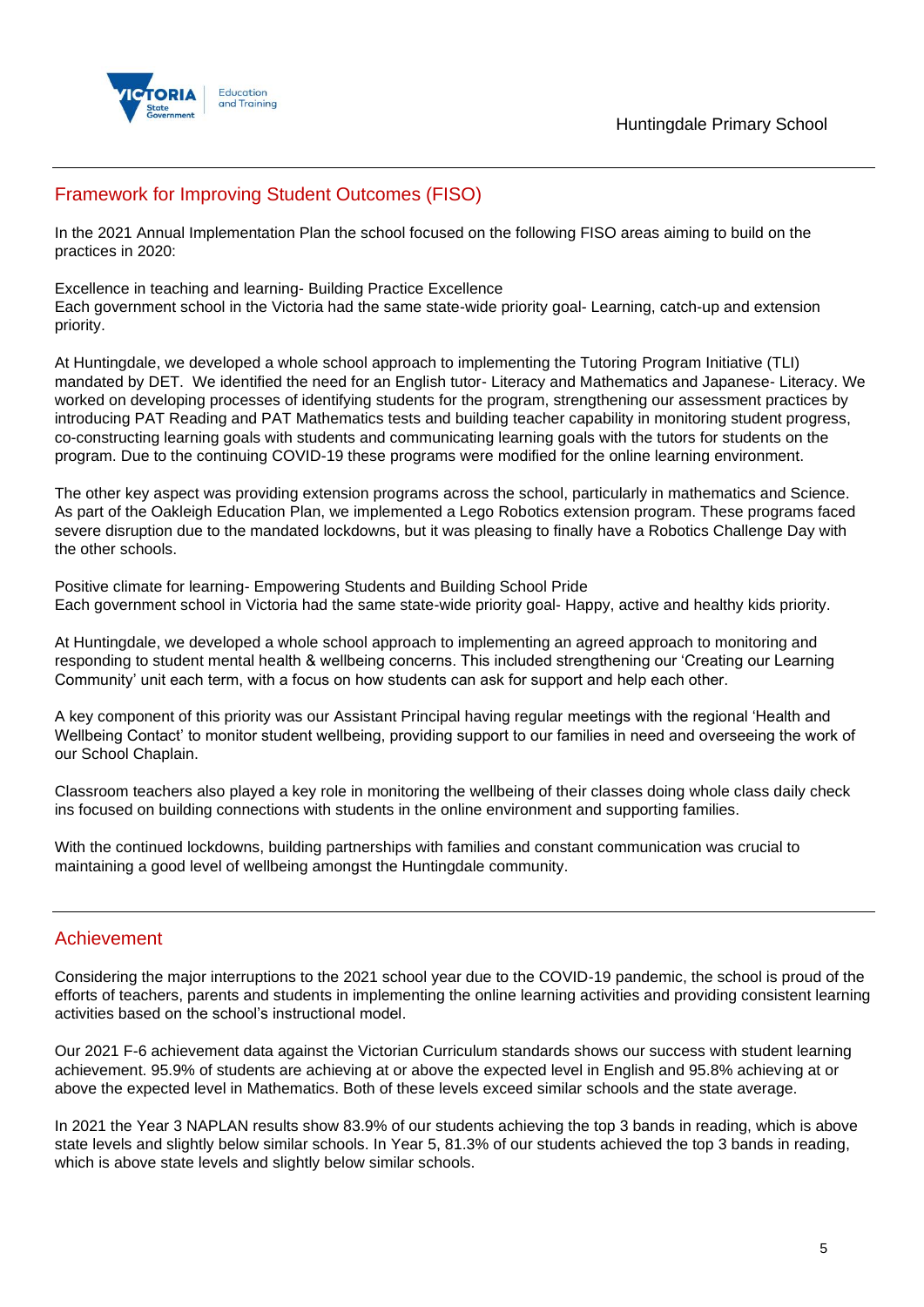

In 2021 the Year 3 NAPLAN results show 85.7% of our students achieving the top 3 bands in reading, which is above state levels and similar schools. In Year 5, 80.4% of our students achieved the top 3 bands in reading, which is above state levels and slightly below similar schools.

In 2021 the high learning gain from Year 3-5 is 29% for reading, 23% for numeracy, 38% for writing, 22% for spelling and 42% for grammar and punctuation. In the areas of writing, grammar and punctuation our high growth is greater than similar schools. In the areas of reading, numeracy and spelling it shows we have too many students achieving medium growth, which is an area to improve.

In 2022, the school will focus on implementing the DET Tutor Learning Initiative (TLI), implementing the 50/50 bilingual structure in Year 4 and implementing the Professional Learning Communities (PLC) initiative where teachers systematically use data in an inquiry approach to plan and improve student learning and a structured approach to goal setting for students.

# **Engagement**

Student attendance has historically been an area of focus and challenge at Huntingdale. Many families usually take overseas holidays during the school term increasing our absence data. However, in 2021, with the continued suspension of overseas travel due to the COVID-19 pandemic, our absence data was very low, with students taking an average of 8.8 days which is much lower than the similar schools and the state average. The four-year average is 10.9 days which also is below similar school and the state average. Our Year 2's and Year 5's had the most attendance at 97%

In 2021, our administration staff were excellent in following up any unexplained absences systematically, each morning as per DET policy, considering there were major challenges in recording attendance in remote learning and then when returning to school in a COVID environment with changes to coding requirements. The school notes that parents are being more proactive in alerting the school of absences using 'Operoo', the school email or telephoning the school. The School Leadership Team regularly monitored the monthly attendance data and the Assistant Principal followed up with individual families with attendance concerns.

Student Engagement is at the centre of our work at Huntingdale, and it continues to be a huge challenge for us in 2021. The whole school community became 'fatigued' with online events. However, teachers worked hard to build connections with students and families via WebEx meetings, regular telephone calls and emails. It was pleasing to see that 81.3% of parents were satisfied with the school which is about the same level as the state average. In the school staff survey 81.5% of staff were positive about the school climate, which is above the state level, showing that staff have a positive attitude about working at Huntingdale.

In 2022, the school will focus on re-establishing connections with the school community after COVID-19, monitoring student attendance and work on implementing STEM particularly in Years 3-6 to engage students.

## **Wellbeing**

Student wellbeing is the 'heart' of what we do at Huntingdale. The school community works within our school values of Kindness, Courage, Personal Best and Creativity, which works 'hand in hand' with our "Play is the Way" norms.

In 2021, student wellbeing was at the forefront of our work, particularly in the online learning environment. The Wellbeing and Leadership Teams identified students to monitor during this time, making regular contact with families, modifying work as needed and connecting them with wellbeing services. Our Assistant Principal had regular meetings with our DET Key Contact to assist with wellbeing strategies. Our chaplain also spent considerable time connecting with families and staff to monitor their wellbeing.

The 2021 Attitudes to School Survey was completed online at home and not all students participated. Therefore, care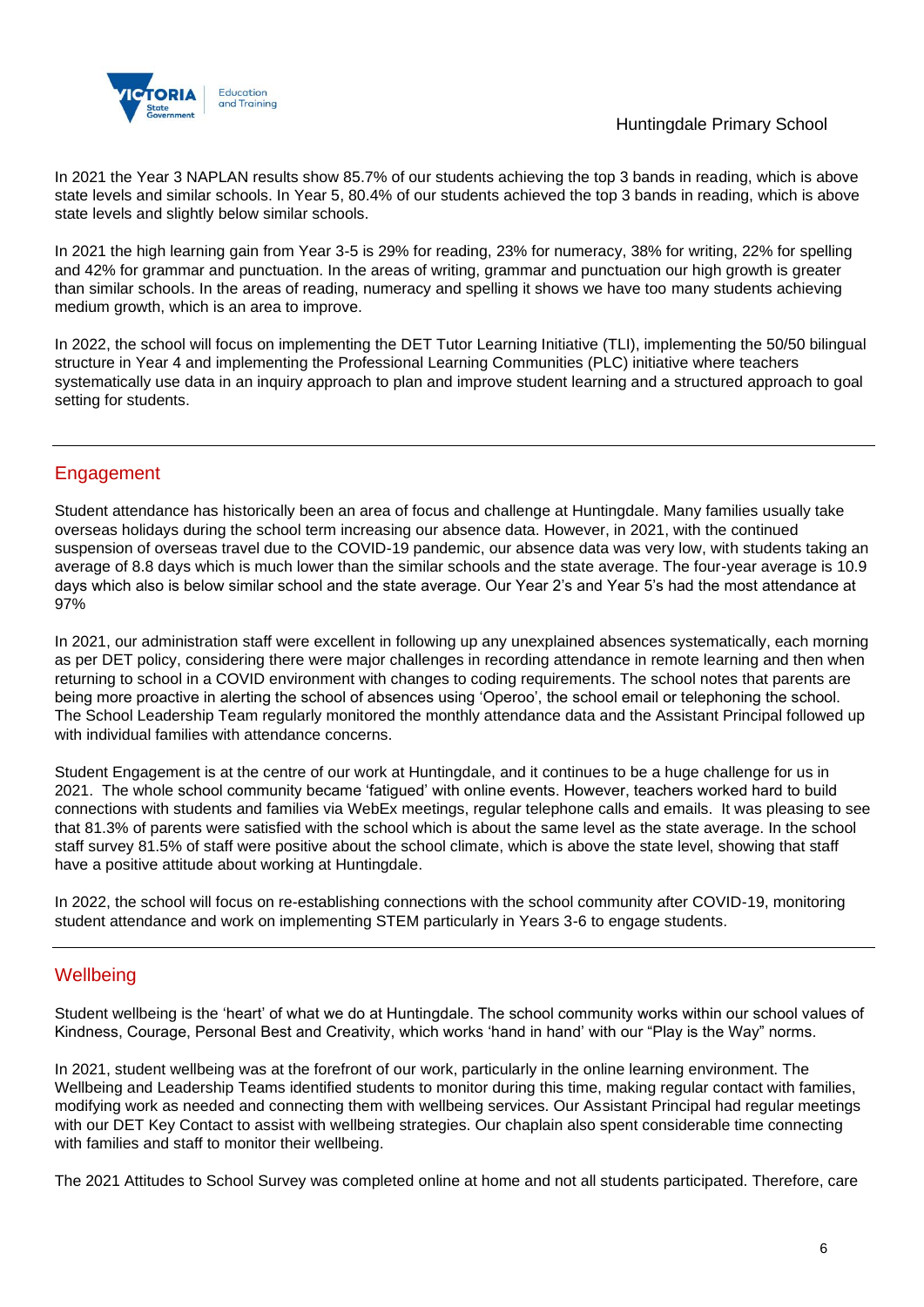

### Huntingdale Primary School

should be taken when interpreting these results. It showed our Years 4-6 students' perceptions of 'management of bullying' as having 74.2% positive endorsement and 'sense of connectedness' 76.2% positive endorsement. These results are lower than the similar schools and the state. The school spent considerable time and resources in this area with teachers implementing daily meetings, online teaching sessions and calling families to ensure our students were connected to school as much as possible.

In 2022, the school will focus on reconnecting with student and families through COLC and review its teaching of student wellbeing to create an updated curriculum framework to included DET's Respectful Relationships.

## Finance performance and position

Huntingdale Primary School has maintained a very sound financial position in 2021. The school reported a SRP surplus, and we have a strong cash reserve in the bank.

The school has sound processes for allocating school funds to priority areas and these are overseen by the Principal and School Business Manager. It is noted that the school receives low equity funding due to the high socio-economic profile of our school. The school receives significant bilingual funding from DET each year to implement our outstanding bilingual education.

2021 had different impacts on school finances. Areas such as international student fees (down due to border closures during the COVID-19 pandemic) and collection of voluntary parent contributions (due to a change in the interpretation of DET policy) affected our revenue. However, we made savings on areas such as casual relief teachers (CRT's). Other areas had higher expenditure such as equipment/maintenance/hire as we invested in new computer hardware for the online learning environment and ready for NAPLAN online.

In 2022 we hope to complete a number of beautification projects around the school to lift the overall look of the school.

### **For more detailed information regarding our school please visit our website at <https://huntingdaleps.vic.edu.au/>**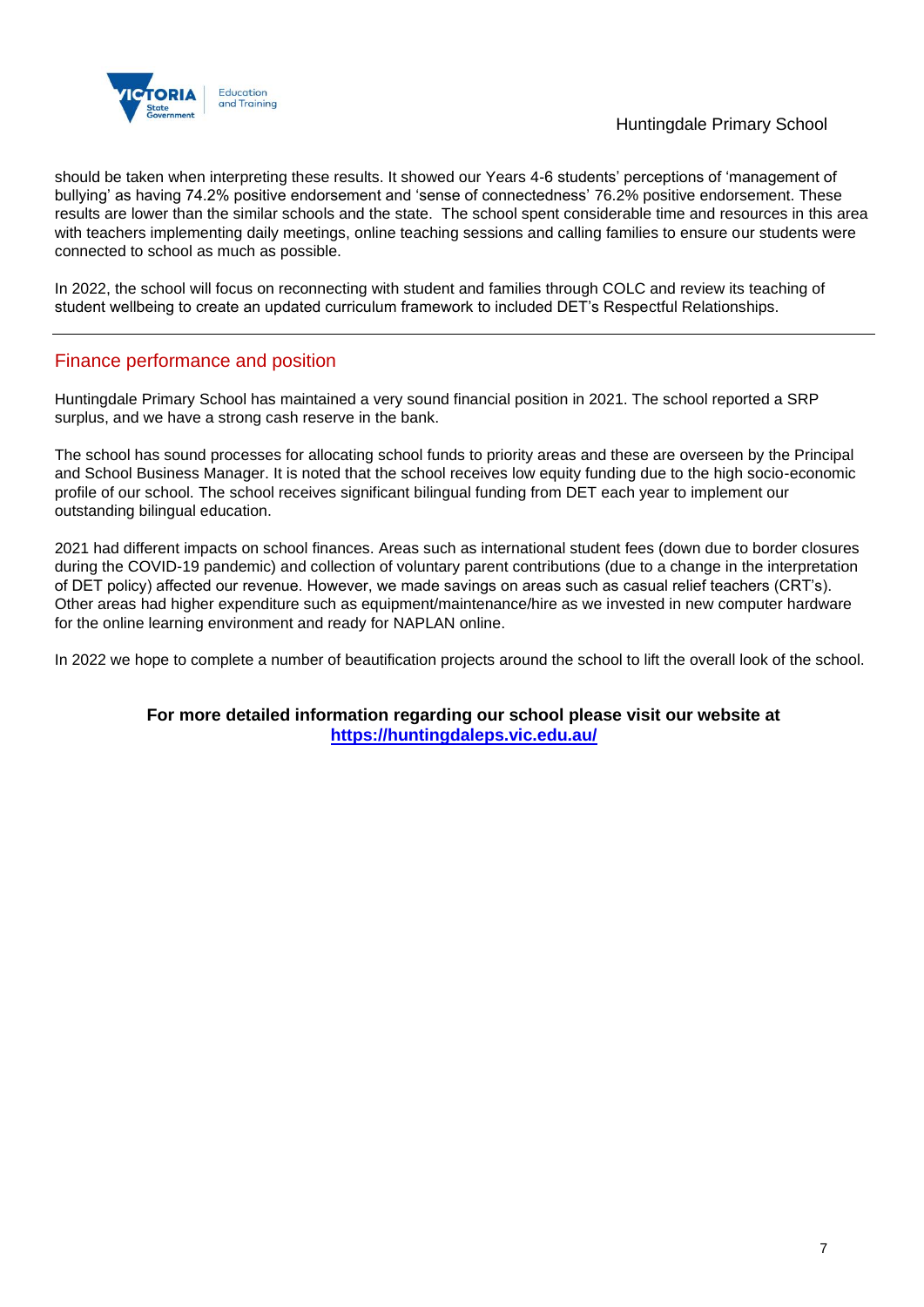

# **Performance Summary**

The Performance Summary for government schools provides an overview of how this school is contributing to the objectives of the Education State and how it compares to other Victorian government schools.

All schools work in partnership with their school community to improve outcomes for children and young people. Sharing this information with parents and the wider school community helps to support community engagement in student learning, a key priority of the Framework for Improving Student Outcomes.

Refer to the 'How to read the Annual Report' section for help on how to interpret this report.

# SCHOOL PROFILE

#### **Enrolment Profile**

A total of 374 students were enrolled at this school in 2021, 195 female and 179 male.

44 percent of students had English as an additional language and NDP percent were Aboriginal or Torres Strait Islander.

#### **Overall Socio-Economic Profile**

The overall school's socio-economic profile is based on the school's Student Family Occupation and Education index (SFOE).

SFOE is a measure of socio-educational disadvantage of a school, based on educational and employment characteristics of the parents/carers of students enrolled at the school. Possible SFOE band values are: Low, Low-Medium, Medium and High. A 'Low' band represents a low level of socio-educational disadvantage, a 'High' band represents a high level of socio-educational disadvantage.

This school's SFOE band value is: Low

### **Parent Satisfaction Summary**

The percent endorsement by parents on their school satisfaction level, as reported in the annual Parent Opinion Survey.

Percent endorsement indicates the percent of positive responses (agree or strongly agree) from parents who responded to the survey.



### **School Staff Survey**

The percent endorsement by staff on School Climate, as reported in the annual School Staff Survey.

Percent endorsement indicates the percent of positive responses (agree or strongly agree) from staff who responded to the survey. Data is suppressed for schools with three or less respondents to the survey for confidentiality reasons.

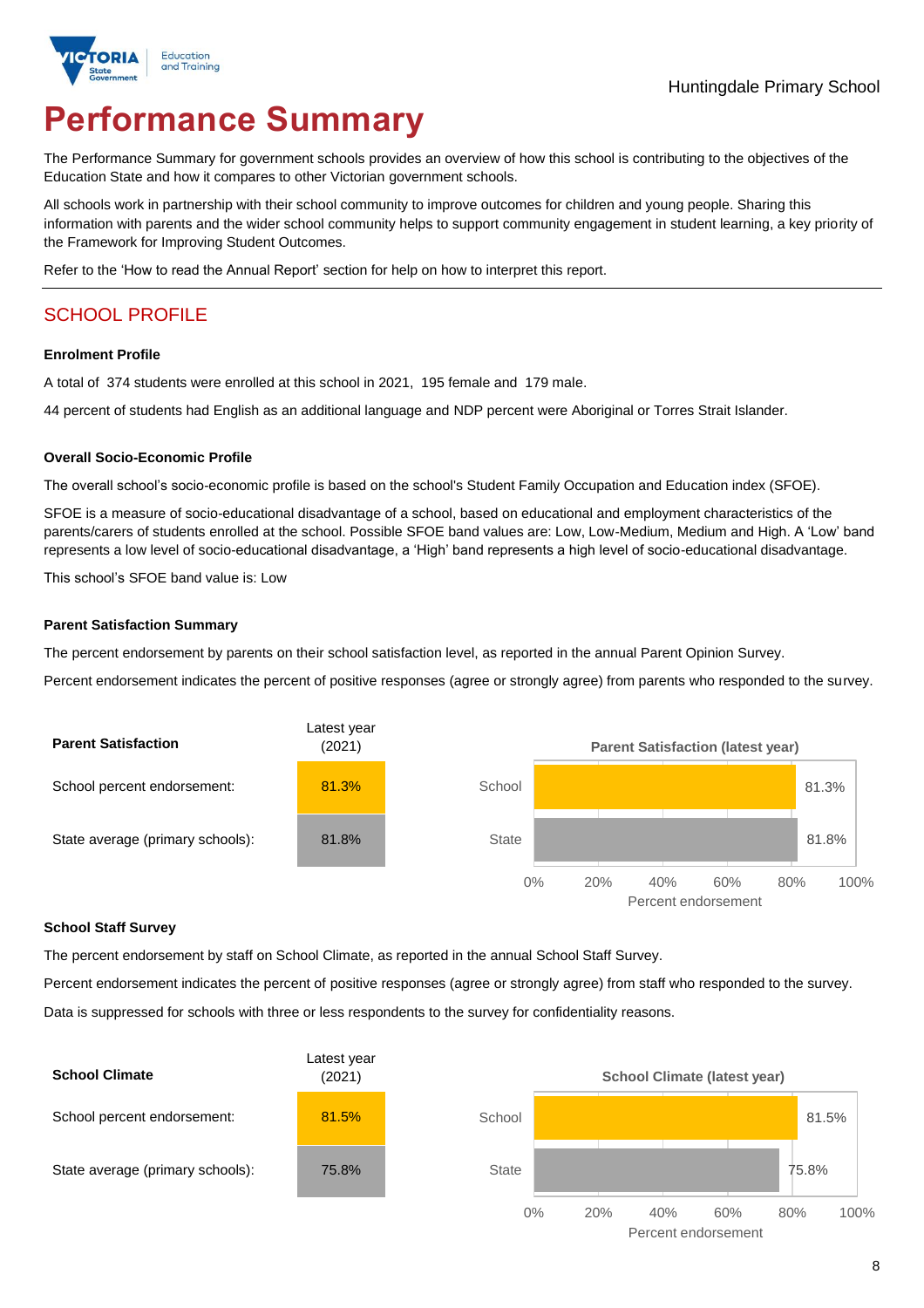

# ACHIEVEMENT

*Key: 'Similar Schools' are a group of Victorian government schools that are like this school, taking into account the school's socioeconomic background of students, the number of non-English speaking students and the size and location of the school.*

### **Teacher Judgement of student achievement**

Percentage of students working at or above age expected standards in English and Mathematics.



Percent students at or above age expected level

| <b>Mathematics</b><br>Years Prep to 6                             | Latest year<br>(2021) |
|-------------------------------------------------------------------|-----------------------|
| School percent of students at or above age<br>expected standards: | 95.8%                 |
| Similar Schools average:                                          | 94.7%                 |
| State average:                                                    | 84.9%                 |

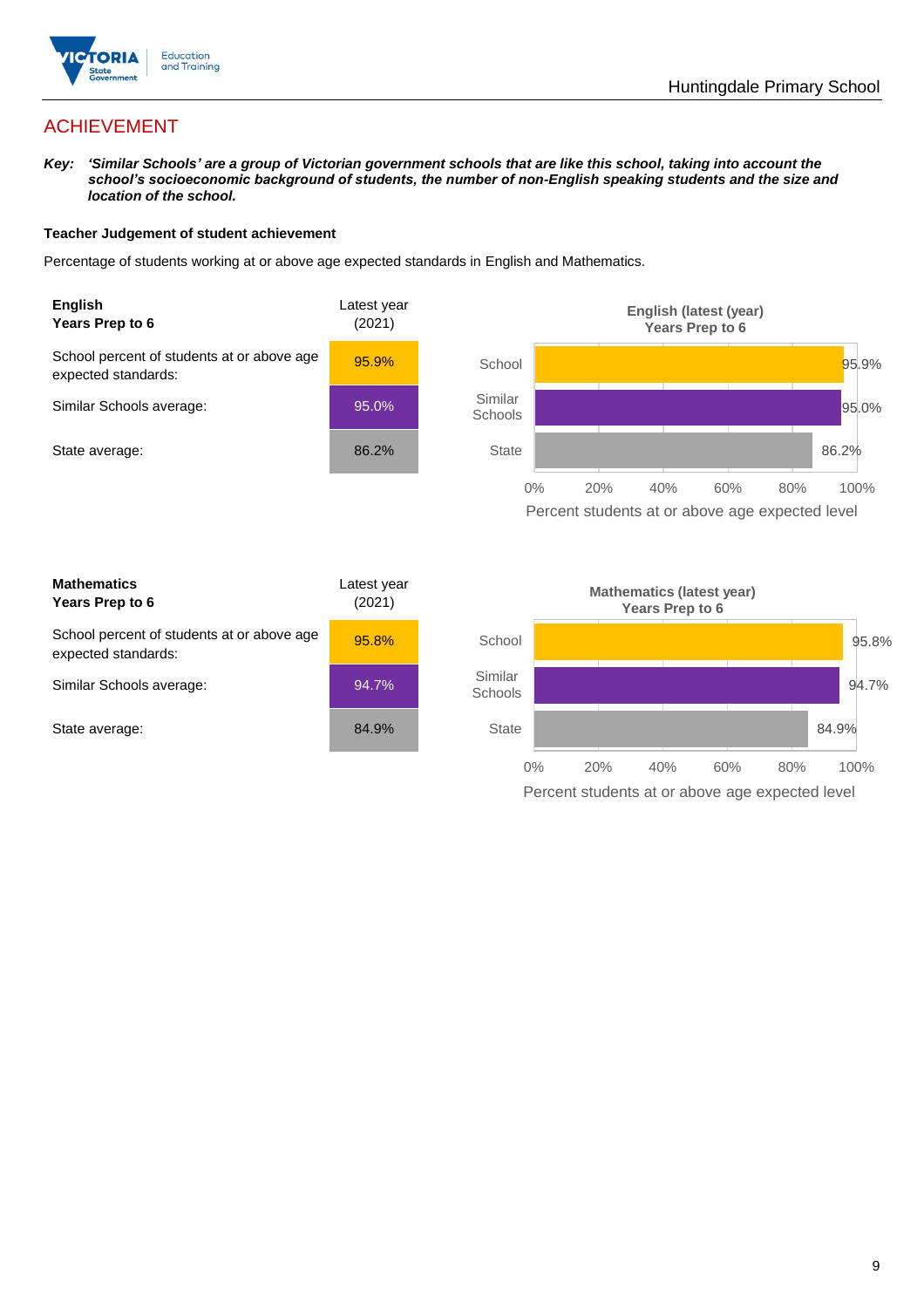

# ACHIEVEMENT (continued)

*Key: 'Similar Schools' are a group of Victorian government schools that are like this school, taking into account the school's socioeconomic background of students, the number of non-English speaking students and the size and location of the school.*

### **NAPLAN**

Percentage of students in the top three bands of testing in NAPLAN.

Note: NAPLAN tests were not conducted in 2020, hence the 4-year average is the average of 2018, 2019 and 2021 data.

| Reading<br>Year <sub>3</sub>                      | Latest year<br>(2021) | 4-year<br>average |                    | <b>NAPLAN Reading (latest year)</b><br>Year 3                              |
|---------------------------------------------------|-----------------------|-------------------|--------------------|----------------------------------------------------------------------------|
| School percent of students in<br>top three bands: | 83.9%                 | 85.4%             | School             | 83.9%                                                                      |
| Similar Schools average:                          | 90.1%                 | 88.7%             | Similar<br>Schools | 90.1%                                                                      |
| State average:                                    | 76.9%                 | 76.5%             | <b>State</b>       | 76.9%                                                                      |
|                                                   |                       |                   | $0\%$              | 20%<br>40%<br>60%<br>100%<br>80%<br>Percent of students in top three bands |
| Reading<br>Year <sub>5</sub>                      | Latest year<br>(2021) | 4-year<br>average |                    | <b>NAPLAN Reading (latest year)</b><br>Year <sub>5</sub>                   |
| School percent of students in<br>top three bands: | 81.3%                 | 76.4%             | School             | 81.3%                                                                      |
| Similar Schools average:                          | 87.1%                 | 83.8%             | Similar<br>Schools | 87.1%                                                                      |
| State average:                                    | 70.4%                 | 67.7%             | <b>State</b>       | 70.4%                                                                      |
|                                                   |                       |                   | $0\%$              | 20%<br>40%<br>60%<br>80%<br>100%<br>Percent of students in top three bands |
| <b>Numeracy</b><br>Year <sub>3</sub>              | Latest year<br>(2021) | 4-year<br>average |                    | <b>NAPLAN Numeracy (latest year)</b><br>Year <sub>3</sub>                  |
| School percent of students in<br>top three bands: | 85.7%                 | 87.8%             | School             | 85.7%                                                                      |
| Similar Schools average:                          | 85.2%                 | 85.9%             | Similar<br>Schools | 85.2%                                                                      |
| State average:                                    | 67.6%                 | 69.1%             | <b>State</b>       | 67.6%                                                                      |
|                                                   |                       |                   | 0%                 | 20%<br>40%<br>60%<br>80%<br>100%<br>Percent of students in top three bands |
| <b>Numeracy</b><br>Year 5                         | Latest year<br>(2021) | 4-year<br>average |                    | <b>NAPLAN Numeracy (latest year)</b><br>Year 5                             |
| School percent of students in<br>top three bands: | 80.9%                 | 74.8%             | School             | 80.9%                                                                      |
| Similar Schools average:                          | 84.7%                 | 81.7%             | Similar<br>Schools | 84.7%                                                                      |
| State average:                                    | 61.6%                 | 60.0%             | <b>State</b>       | 61.6%                                                                      |
|                                                   |                       |                   | $0\%$              | 20%<br>40%<br>60%<br>80%<br>100%                                           |

Percent of students in top three bands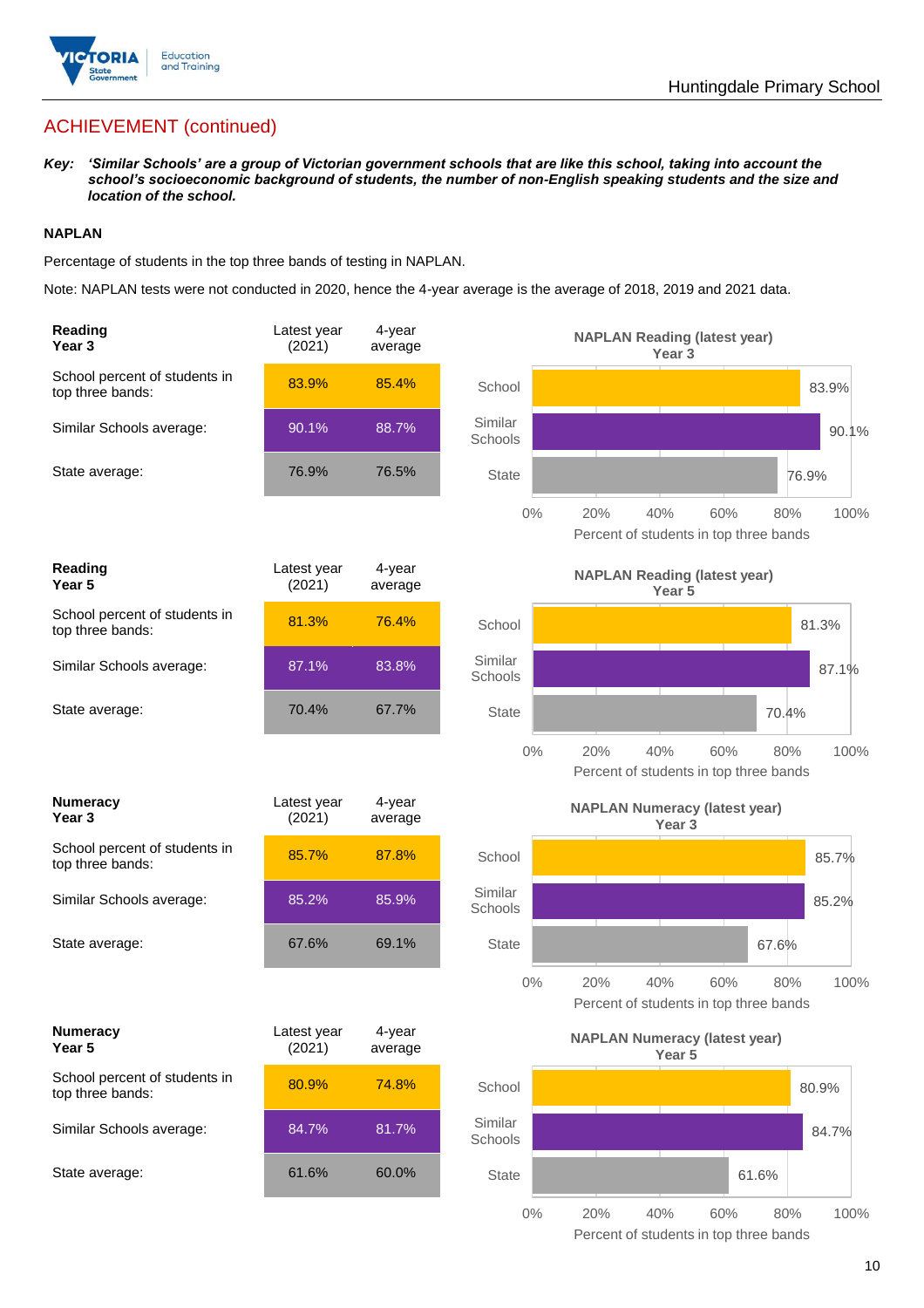

# ACHIEVEMENT (continued)

### **NAPLAN Learning Gain**

NAPLAN learning gain is determined by comparing a student's current year result relative to the results of all 'similar' Victorian students (i.e., students in all sectors in the same year level who had the same score two years prior). If the current year result is in the top 25 percent, their gain level is categorised as 'High'; middle 50 percent is 'Medium'; bottom 25 percent is 'Low'.

### **Learning Gain Year 3 (2019) to Year 5 (2021)**



**BLow Gain** Medium Gain **Example 10**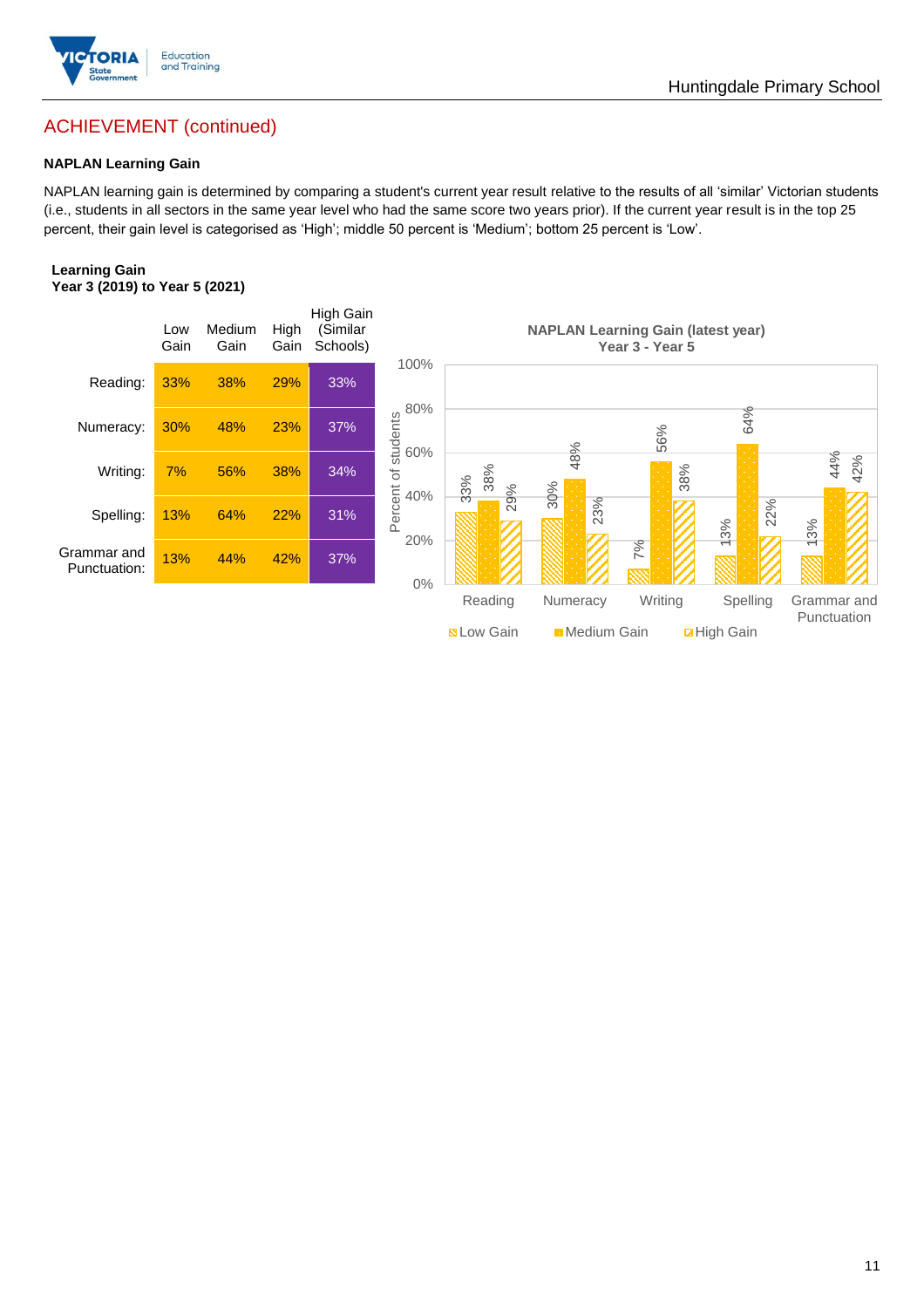

# ENGAGEMENT

*Key: 'Similar Schools' are a group of Victorian government schools that are like this school, taking into account the school's socioeconomic background of students, the number of non-English speaking students and the size and location of the school.*

### **Average Number of Student Absence Days**

Absence from school can impact on students' learning. Common reasons for non-attendance include illness and extended family holidays. Absence and attendance data in 2020 and 2021 may have been influenced by COVID-19.



### **Attendance Rate (latest year)**

|                                             | Prep | Year 1 | Year 2 | Year 3 | Year 4 | Year 5 | Year 6 |
|---------------------------------------------|------|--------|--------|--------|--------|--------|--------|
| Attendance Rate by year level<br>$(2021)$ : | 94%  | 95%    | 97%    | 95%    | 95%    | 97%    | 96%    |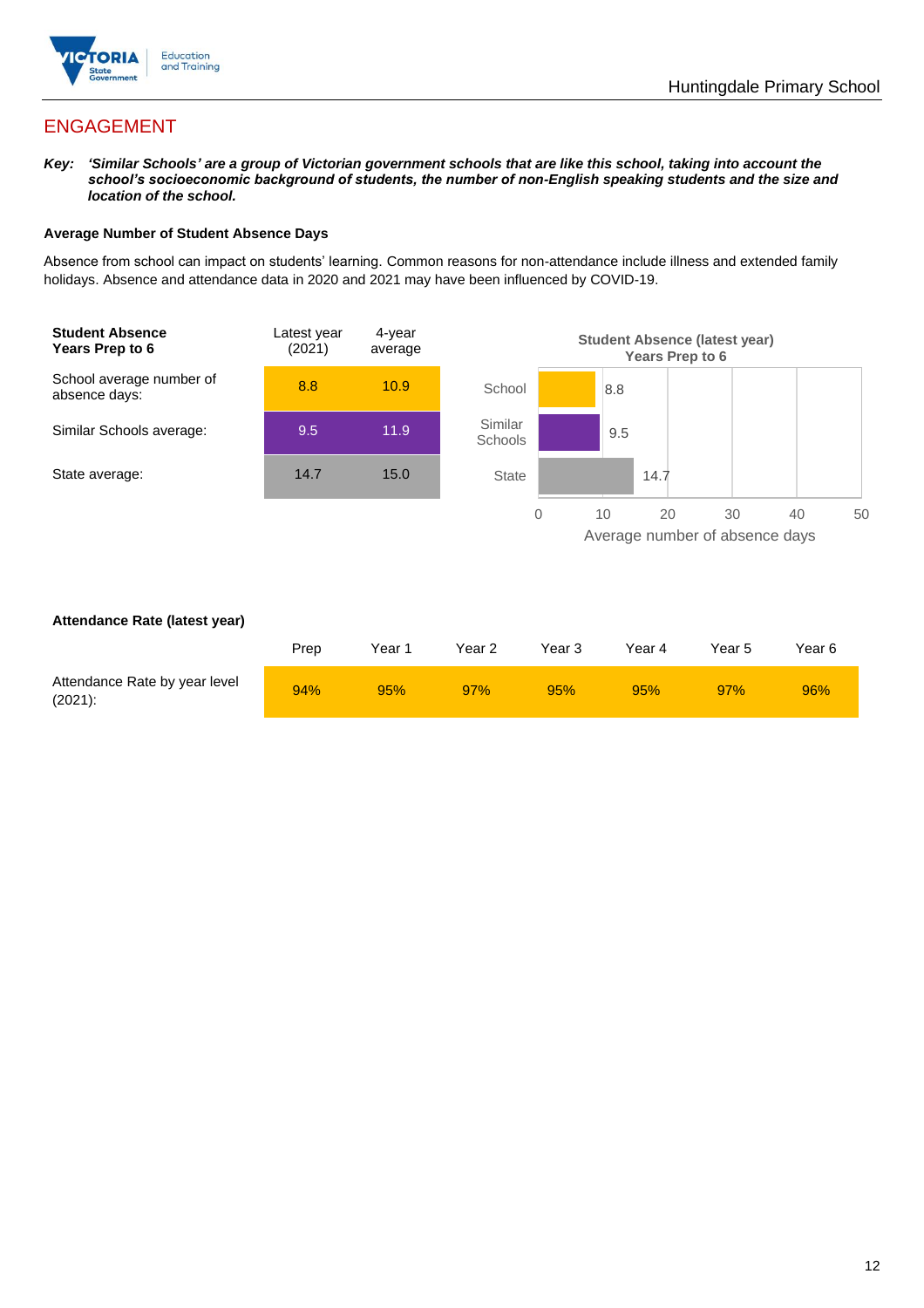

## **WELLBEING**

*Key: 'Similar Schools' are a group of Victorian government schools that are like this school, taking into account the school's socioeconomic background of students, the number of non-English speaking students and the size and location of the school.*

### **Student Attitudes to School – Sense of Connectedness**

The percent endorsement on Sense of Connectedness factor, as reported in the Attitudes to School Survey completed annually by Victorian government school students, indicates the percent of positive responses (agree or strongly agree).



*Due to lower participation rates, differences in the timing of the survey/length of survey period and the general impact of Covid19 across 2020 and 2021, data are often not comparable with previous years or within similar school groups. Care should be taken when interpreting these results.*



### **Student Attitudes to School – Management of Bullying**

The percent endorsement on Management of Bullying factor, as reported in the Attitudes to School Survey completed annually by Victorian government school students, indicates the percent of positive responses (agree or strongly agree).

| <b>Management of Bullying</b><br>Years 4 to 6 | Latest year<br>(2021) | 4-year<br>average |  |
|-----------------------------------------------|-----------------------|-------------------|--|
| School percent endorsement:                   | 74.2%                 | 76.3%             |  |
| Similar Schools average:                      | 80.0%                 | 80.8%             |  |
| State average:                                | 78.4%                 | 79.7%             |  |

*Due to lower participation rates, differences in the timing of the survey/length of survey period and the general impact of Covid19 across 2020 and 2021, data are often not comparable with previous years or within similar school groups. Care should be taken when interpreting these results.*

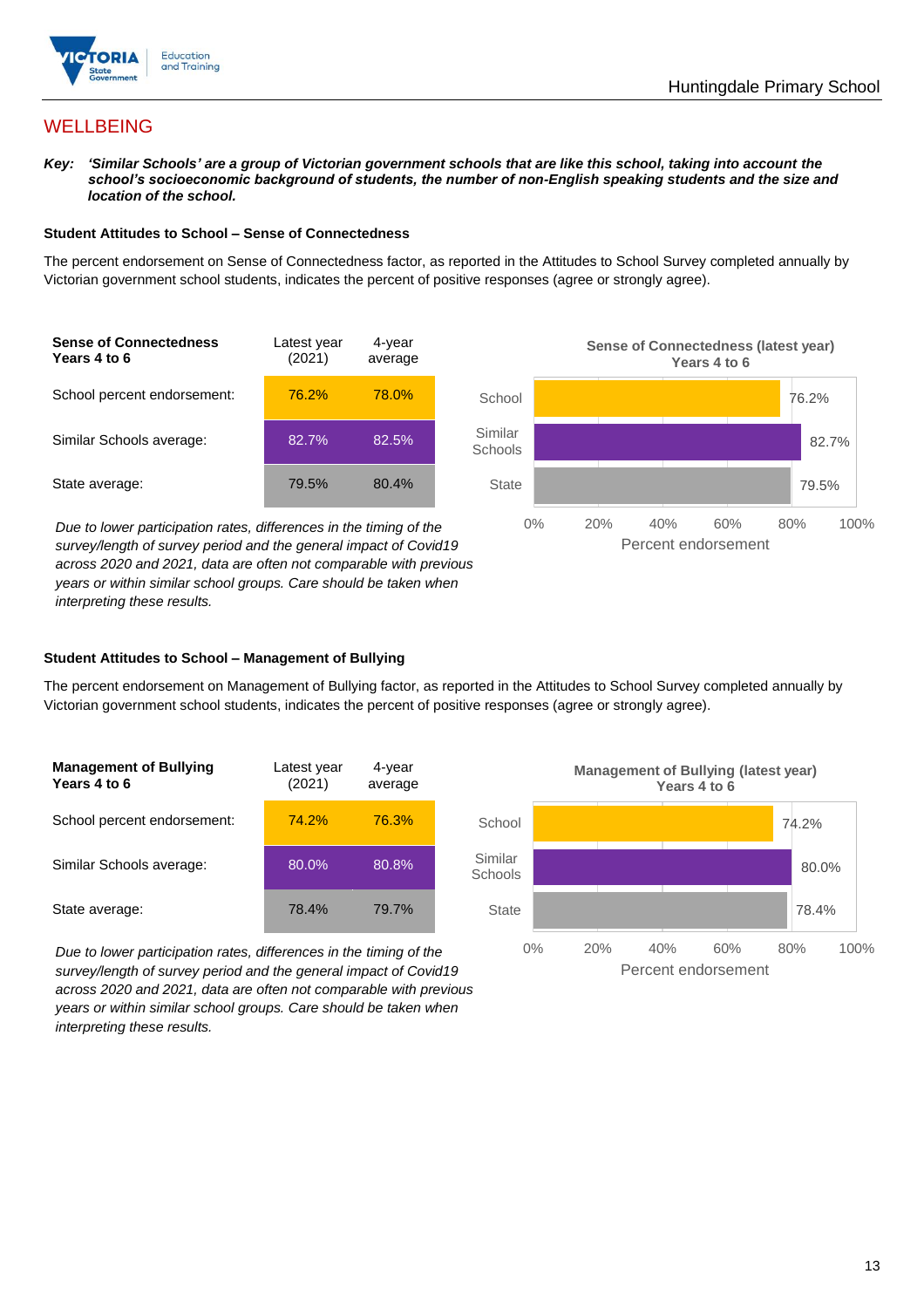

# **Financial Performance and Position**

FINANCIAL PERFORMANCE - OPERATING STATEMENT SUMMARY FOR THE YEAR ENDING 31 DECEMBER, 2021

| <b>Revenue</b>                  | <b>Actual</b> |
|---------------------------------|---------------|
| <b>Student Resource Package</b> | \$3,242,581   |
| Government Provided DET Grants  | \$361,034     |
| Government Grants Commonwealth  | \$4,587       |
| Government Grants State         | \$7,700       |
| <b>Revenue Other</b>            | \$5,047       |
| <b>Locally Raised Funds</b>     | \$219,083     |
| <b>Capital Grants</b>           | \$0           |
| <b>Total Operating Revenue</b>  | \$3,840,032   |

| Equity $1$                                          | <b>Actual</b> |
|-----------------------------------------------------|---------------|
| Equity (Social Disadvantage)                        | \$11,568      |
| Equity (Catch Up)                                   | \$0           |
| <b>Transition Funding</b>                           | \$0           |
| Equity (Social Disadvantage - Extraordinary Growth) | \$0           |
| <b>Equity Total</b>                                 | \$11.568      |

| <b>Expenditure</b>                    | <b>Actual</b> |
|---------------------------------------|---------------|
| Student Resource Package <sup>2</sup> | \$3,191,385   |
| Adjustments                           | \$4,475       |
| <b>Books &amp; Publications</b>       | \$2,344       |
| Camps/Excursions/Activities           | \$74,542      |
| <b>Communication Costs</b>            | \$6,784       |
| Consumables                           | \$104,561     |
| Miscellaneous Expense <sup>3</sup>    | \$9,185       |
| <b>Professional Development</b>       | \$6,910       |
| Equipment/Maintenance/Hire            | \$54,181      |
| <b>Property Services</b>              | \$85,946      |
| Salaries & Allowances <sup>4</sup>    | \$167,955     |
| <b>Support Services</b>               | \$47,332      |
| Trading & Fundraising                 | \$9,324       |
| Motor Vehicle Expenses                | \$0           |
| Travel & Subsistence                  | \$0           |
| <b>Utilities</b>                      | \$21,315      |
| <b>Total Operating Expenditure</b>    | \$3,786,240   |
| <b>Net Operating Surplus/-Deficit</b> | \$53,792      |
| <b>Asset Acquisitions</b>             | \$174,498     |

(1) The equity funding reported above is a subset of the overall revenue reported by the school.

(2) Student Resource Package Expenditure figures are as of 24 Feb 2022 and are subject to change during the reconciliation process.

(3) Miscellaneous Expenses include bank charges, administration expenses, insurance and taxation charges.

(4) Salaries and Allowances refers to school-level payroll.